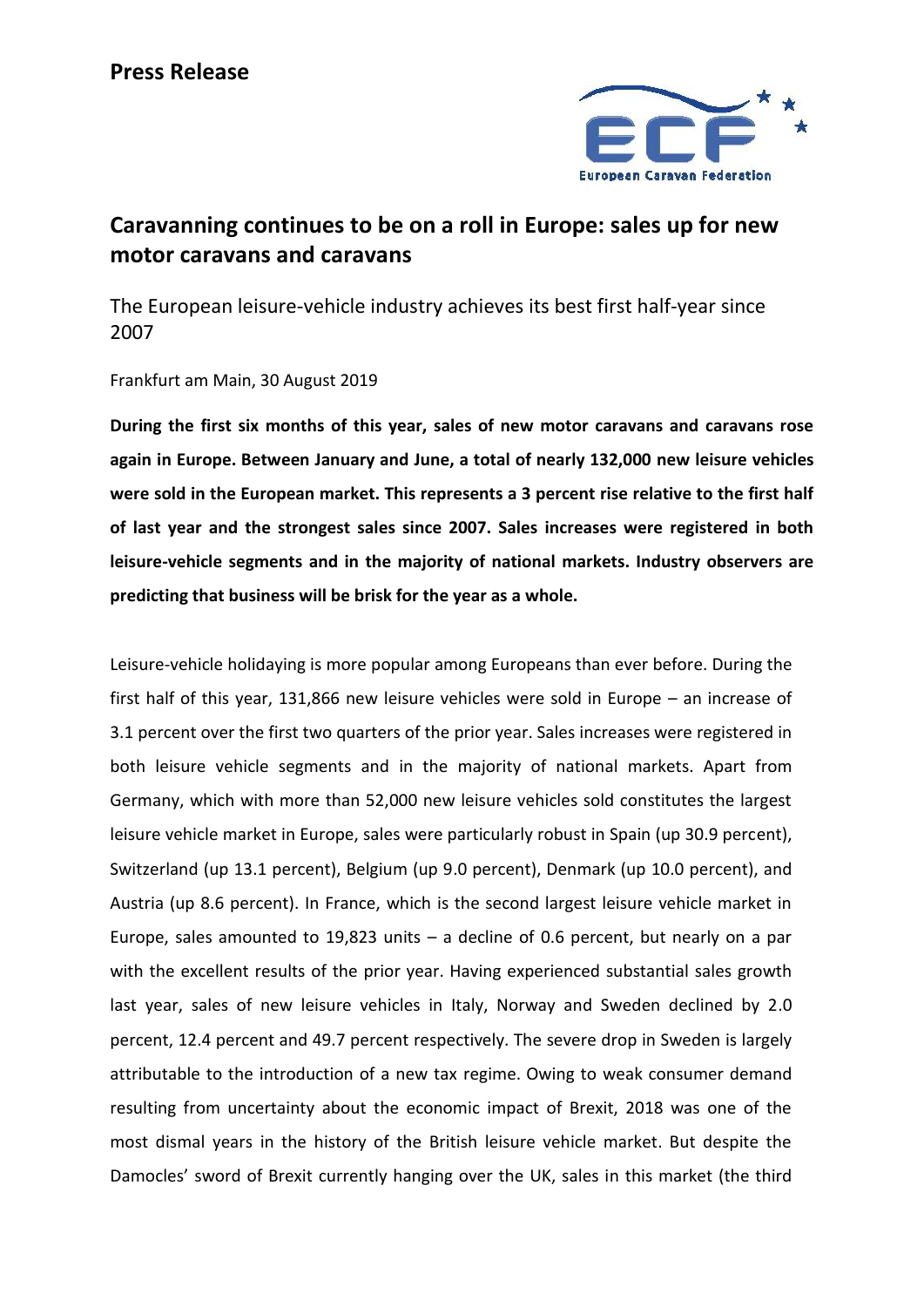largest leisure vehicle market in Europe) have recovered, registering a 1.5 percent increase for the first half of 2019.

European sales of new motor caravans during the first half of this year were once again robust, and exceeded the record set in the prior year by 2.8 percent, with a total of 84,785 new motor caravans sold. Sales were up in nearly all of Europe's national markets, with the exception of Italy (down 2.4 percent), Norway (down 16.6 percent), and Sweden (down 64 percent). With sales of new motor caravans amounting to 33,370 vehicles and a sales increase of 14.1 percent, Germany remains by far the largest motor caravan market in Europe. France, where 15,683 vehicles were sold, is the second largest market, followed by the UK, where 9,037 vehicles were sold – an increase of 5.7 percent, Brexit notwithstanding. Likewise noteworthy are the brisk sales in Spain (up 28.9 percent), Switzerland (up 19.4 percent), Belgium (up 10.7 percent), and Austria (up 12 percent).

Sales growth is proving to be even more robust in the caravan segment. This evolution is all the more noteworthy given the fact that sales in this segment were down during the first half of 2018. Germany is also the largest market for new caravans. The 17,125 new vehicles sold there represent an impressive rise of 10.3 percent relative to the same period last year. Business was also brisk in Spain (sales up 36.2 percent), Switzerland (sales up 4.7 percent), Belgium (sales up 2.8 percent) and Austria (sales up 3.2 percent). Sales in the pivotal Dutch market, the third largest in Europe, were also up (by 0.8 percent), while France, the fourth largest market, fell just short of its excellent 2018 sales results. In the UK, where 10,094 new caravans were sold during the first half of the year, sales declined for this segment (which tends to react more strongly to fluctuations in the business climate), in light of the economic uncertainty wrought by Brexit. But despite the 2 percent sales drop in Europe's second largest caravan market, overall caravan sales in Europe rose by 3.6 percent for the first half of the year.

"In light of the solid sales growth registered by the European caravanning industry for the first half of this year, it would seem that sales growth in this sector is continuing unabated," said Jost Krüger, General Secretary of the European Caravan Federation (ECF). "The fact that